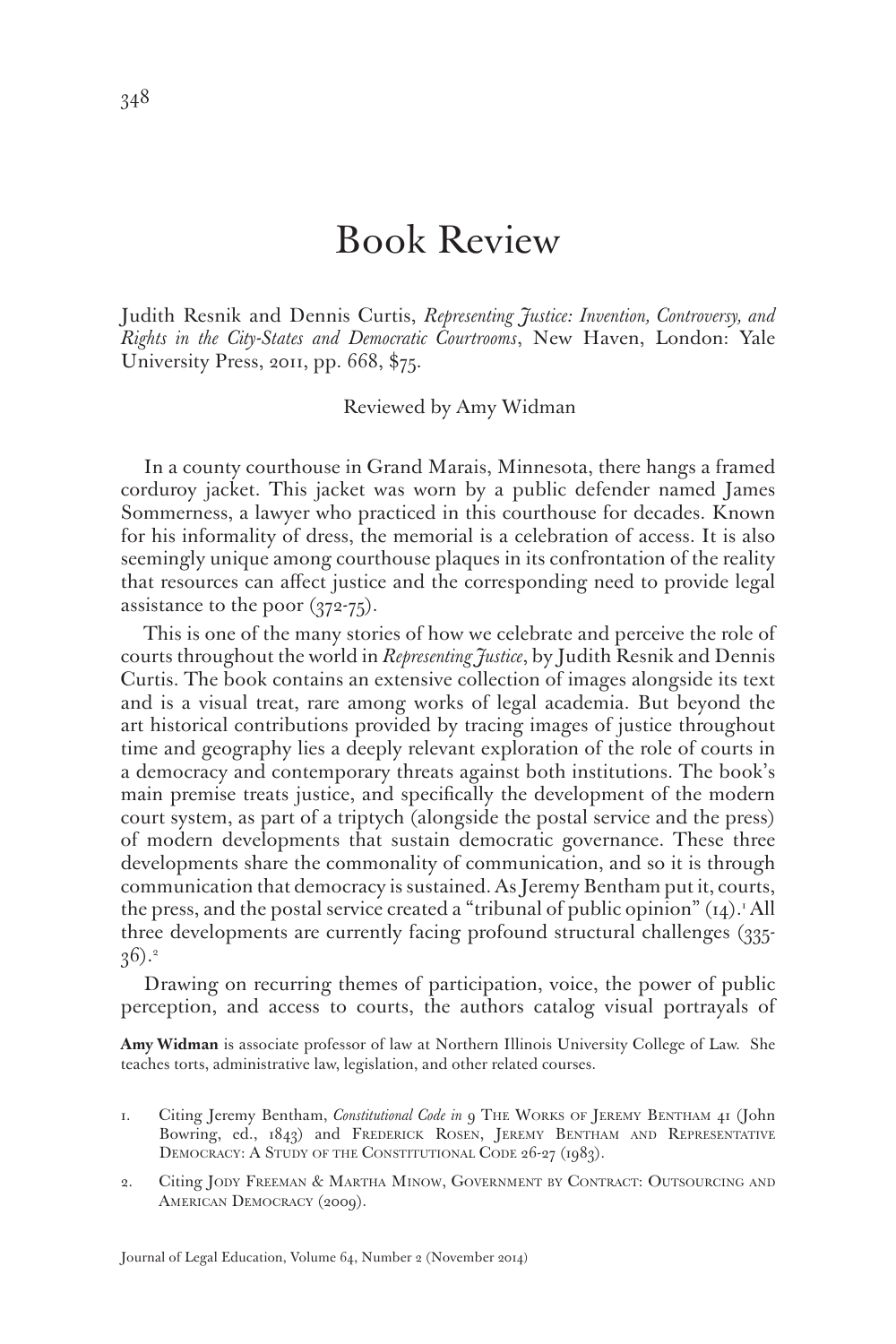justice in courthouse settings around the world in order to explore various understandings of the role of law in society. By examining the architecture and iconography of justice over time, the authors trace the evolution of the judiciary and judicial process as becoming a governmental role of necessary transparency. The authors describe this development as a metamorphosis of "rites" into "rights" (288-305). The public's participation and education in the judgment process, through open courts, through a focus on reason-giving, and the obligation of hearing both sides, flourishes alongside the creation of an independent judiciary. The court, with its attendant role of dispensing justice, over time became a place of communication by and for the people and a constraint on governmental authority.

But this is not the end of the story, and Resnik and Curtis offer a narrative that is also critical. How does the visual representation of Justice, seen throughout the world, capture these democratic developments? Can Justice as a virtue stand alone? What happened to her sister virtues from Renaissance times and the cohort of Justice with Prudence, Temperance and Fortitude? Why did Justice survive into modern translations and renderings while the other three fell off?

The authors posit that Justice survived and thrived as a legitimizing aspect of state power  $(7, 8)$ . In this way, Justice gave a stamp of legitimacy to the state in its judgments; she became a valuable marketing tool, so to speak.3 The authors question the role of this iconography: Should governments only uphold lofty portrayals of Justice; does the representation of justice do more than signify legitimacy? Does the visual silence regarding the more difficult problem of representation's relationship to power undermine the democratic value of the court system?

In this spirit the authors continue to unpack the marketing of Justice, asking whether it is consistent with society's current valuing of justice. Are the visual signals in line with a system aiming to afford access for all people? Have the democratic values of open courts and information dissemination been realized or co-opted through marketing campaigns and sensationalism, causing justice to bend toward public perception rather than evidence and facts in a particular case? Does the iconography of Justice in our courthouses and popular culture have a role to play in this disconnect? The authors give equal time to exploring these tensions as well, suggesting that in order to sustain a democracy, the architecture and iconography must address the dark side of justice's past, too.

3. For more on how marketing shapes the development of legal norms, *see, e.g.*, John A. Quelch & Katherine E. Jocz, Greater Good: How Good Marketing Makes for BETTER DEMOCRACY (2007); Sara Sun Beale, *The News Media's Influence on Criminal Justice Policy: How Market-Driven News Promotes Punitiveness*, 48 Wm. & Mary L. Rev. 397 (2006) (examining criminal law doctrinal developments); Jane Schacter, *The Pursuit of "Popular Intent": Interpretive Dilemmas in Direct Democracy*, 105 Yale L.J. 107 (1995) (examining literature used to promote ballot initiatives); Amy Widman, *The Rostrum Principle: Why the Boundaries of the Public Forum Matter*  to Statutory Interpretation, 65 FLA. L. REV. 1447 (2013) (suggesting that the public marketing of legislation be applied toward its subsequent interpretation).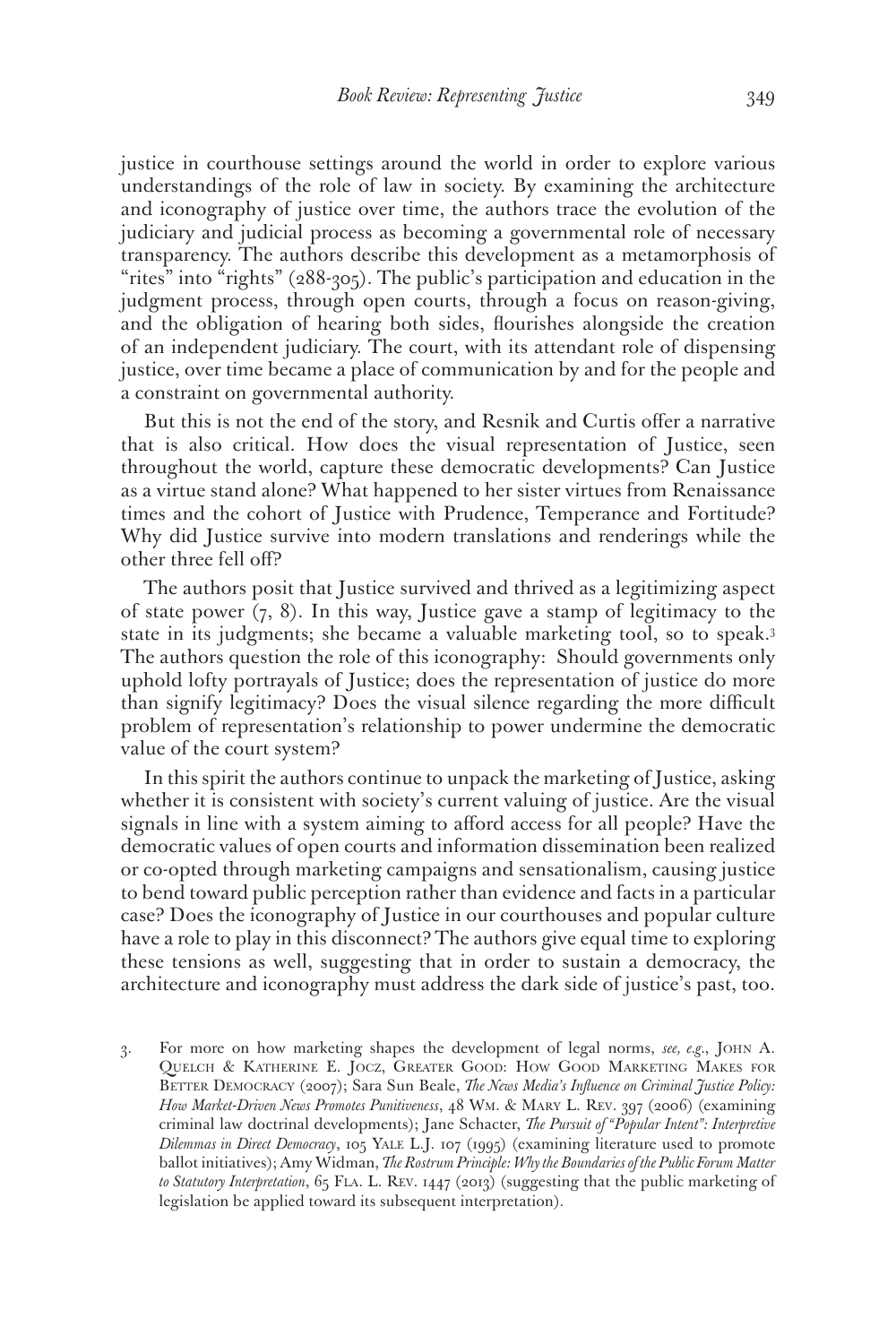In order for justice to enhance democracy, it also must reflect the people. Describing how popular resistance to culturally insensitive representations of justice in court buildings reflects the public's ongoing dialogue with imagery, the authors also note how rare it is for Justice to appear other than as the traditional white woman with a blindfold. Their exhaustive catalog of representations of Justice in governmental buildings around the world reveals merely one depiction of Justice as a woman of color that remains in plain view (121).4 How does Justice translate as a democratic ideal when it is not reflective of the people who will be judged?

The institutional architecture of courthouses also speaks to the dominance of power and the status quo, which can be in tension with access and openness. In America, a twentieth-century building boom produced large centralized buildings housing courts, impressively enshrined and stable (154-168). This time period coincided with an expansion of the role of courts in protecting rights, the birth of a Legal Services Corporation to provide representation to those who could not afford a lawyer, and the development of a cohesive procedural law built on ideas of access. Thus we see a democratically developed body of law focusing on rights and access to be judged inside buildings designed to be monumental, central, and stable. In contrast, we see early twenty-first-century buildings focusing on different themes: security, isolation of judges from the public by enlarging private chambers and assigning judges to particular courtrooms, and less adjudication generally taking place in the courthouse buildings. Art has long been a feature of these types of buildings, but provocative representations of justice are often quietly provocative, if present at all. The authors examine recent installations in courthouses by artists like Tom Otterness and Jenny Holzer for their questioning of how well justice currently meets its ideal (184-191). But these works are referential and require background knowledge that might reduce their potency, features that the artists imply might also have been by design.5

Is Justice under threat as a virtue and, correspondingly, are the courts threatened alongside the vulnerabilities currently being experienced by the press and the postal service? The twenty-first century is uncovering a widening gap between the lofty ideals and architecture of the court system and the modern development and evolving doctrine of our courts.

Turning toward privatization models of justice, like various forms of arbitration and alternative dispute resolution mechanisms, as well as the

- 4. The 1993 statue of Justice at the entry of the federal courthouse in St. Croix in the Virgin Islands remains in full view. However, the authors reveal that even this depiction is a compromise from the original statue proposed, a nine-foot-tall depiction of Justice as a "Moco Jumbie," an African folklore figure (121-124). The authors also tell the story of a 1937 mural in a South Carolina federal courthouse that drew controversy for its portrayal of Justice as a "mulatto" woman, and eventually was hidden behind a velvet curtain (110-113).
- 5. The installations examined are *Law of Nature*, by Tom Otterness, a group of small sculptures on a terrace of the federal courthouse in Portland, Oregon; and *Installation for the Sacramento Courthouse*, by Jenny Holzer, a series of 99 engravings of quotations on granite pavers in the federal courthouse in Sacramento, California (184-191).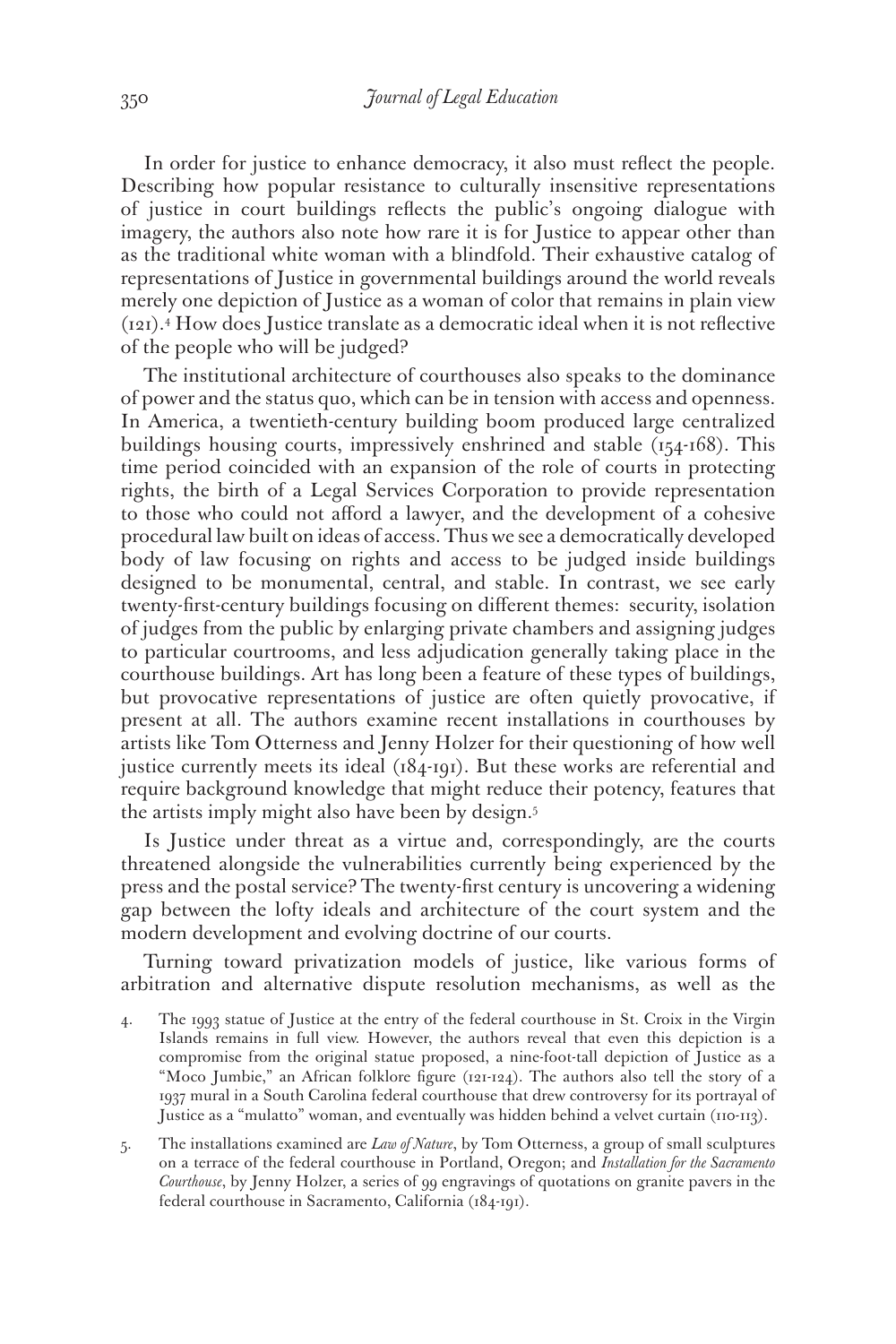siphoning off of many cases into administrative adjudications, the authors continue to explore the architecture of such alternative dispute settings while questioning the values portrayed and reinforced by these shifts. For example, administrative adjudications occur in nondescript offices, without the grace and lofty architecture and art supporting an institutional commitment to Justice as a virtue. Such adjudication proceedings are often hard to find; the proceedings themselves contain fewer procedural protections, and there is correspondingly less access to the decisions  $(317-318)^6$  Similar themes of restricted information and access abound in mandatory arbitration proceedings, which are premised upon confidentiality as a tool to promote open discussion—it is thought that confidentiality is needed to resolve disputes in these forums.7 This has the effect of removing the more mundane dispensations of justice from the public sphere, a move the authors posit weakens norm development and public education of adjudication's role in a democracy, and which ultimately undermines the democratic nature of the court system entirely. Although the architecture of most modern courthouses aspires to signal permanence and importance, the authors point to similar institutions, with grand architecture and nods toward institutional permanence (the postal service and the press, of course, but also schools, the military, and prisons) as harbingers of what might befall courts in the twenty-first century—a privatization that brings with it a strong blow to democracy and access  $(336).$ <sup>8</sup> It is the behavior of the courts in the everyday matters that most truly represents its democracy, and threats to remove the role of courts in these more routine matters under the guise of efficiency strike to the heart of this value.

It's not only the more mundane dispensations of justice that are being removed from Bentham's tribunal of public opinion, however. The authors include "Camp Justice" at Guantanamo Bay as another compelling instance of the visual marketing of justice, portrayed in this case by glimpses of individuals branded terrorists through barbed wire surrounding the detention facility and images of rooms modeled after typical courtrooms (328-331). These visual cues of justice, their portrayals of criminality and process, stood a vast distance from the reality of the tribunals at Guantanamo, which turned away from modern developments of courts as open and independent and as valuing both sides of the dispute.9 While many have claimed that Guantanamo and its processes were isolated examples, the authors' main point is that courts are

- 6. S*ee, e.g.*, Christopher B. McNeil, *The Public's Right of Access to "Some Kind of Hearing": Creating Policies that Protect the Right to Observe Agency Hearings,* 68 La. L. Rev. 1121 (2008) (discussing generally the procedural differences between court trials and administrative adjudications, especially procedures for creating access and participation).
- 7. Richard C. Reuben, *Confidentiality in Arbitration: Beyond the Myth,* 54 Kan. L. Rev. 1255 (2006) (offering a descriptive and normative analysis of confidentiality policies in arbitration).
- 8. *See* Freeman & Minow, *supra* note 2.
- 9. *See, e.g*., Marc D. Falkoff, *Back to Basics: Habeas Corpus Procedure and Long-Term Executive Detention,* 86 Denver U. L. Rev. 961, 989 (2009) (describing in detail why "[t]he story of Guantanamo is the story of a failure of process.").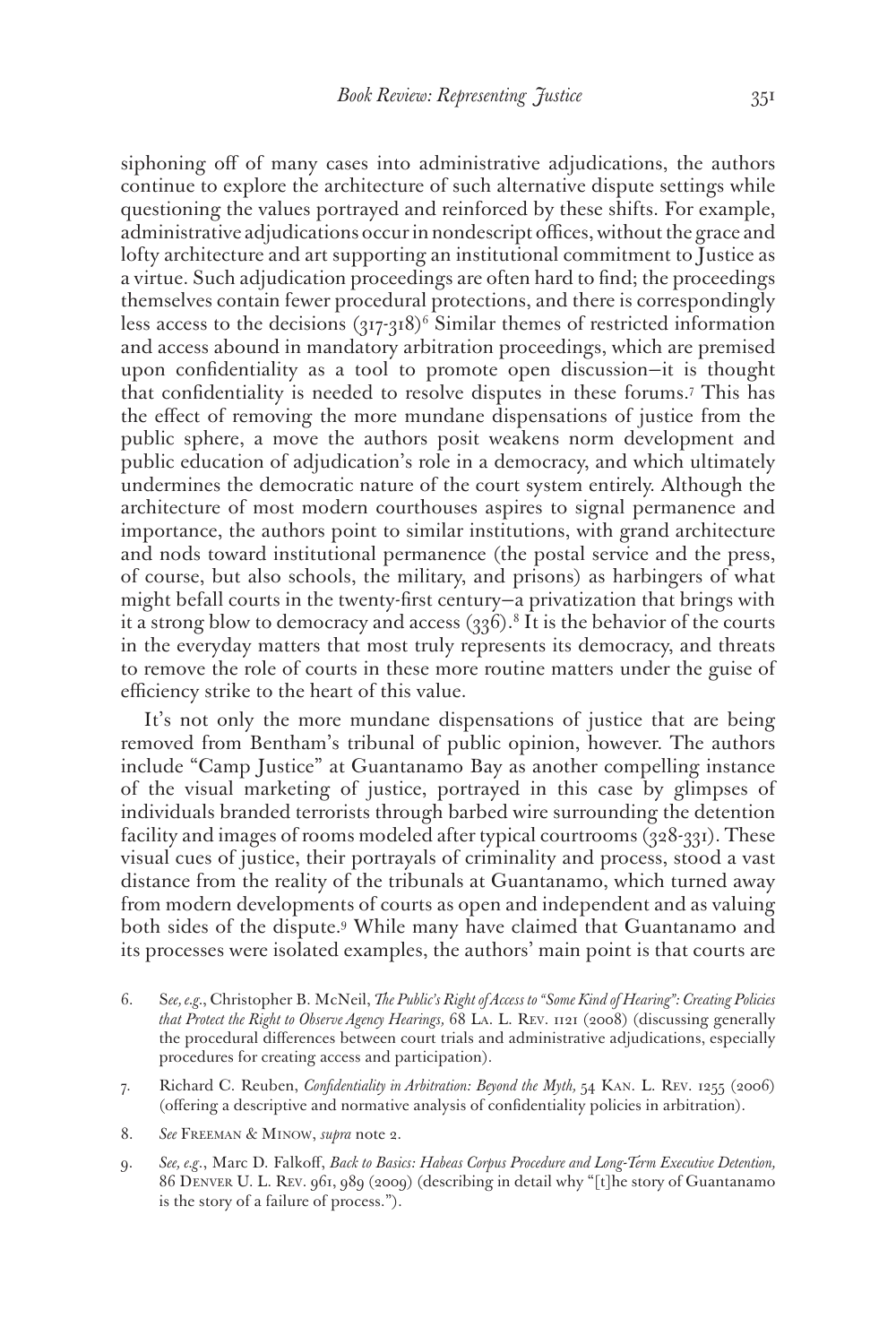made up of many isolated practices and procedures and must function openly both to safeguard the litigants' rights and also to allow for continuous public evaluation and education of the development of legal norms. In this sense, the authors group Guantanamo alongside the other examples of privatization and administrative adjudication as developments that together serve to weaken adjudication's role in democracy.

Switching from a historical focus, the authors begin to sketch what a "democratic iconography" of courts might look like, focusing both on architecture and function. First, there must be room in the new iconography for an accessible discussion of oppression and recognition of the possibility of injustice. An honest representation of the powerless can have great ripple effects in advancing the dominant understanding of courts, like the building of the South African Constitutional Court on the remnants of the jail that held many of Apartheid's resistors (350-356). On a more pragmatic level, they advocate for the inclusion of social spaces in courthouses—here the authors point to courthouses with educational programs, lecture spaces, and even performance venues—as having both architectural and functional significance to the development of democracy, expressing value to the public fitting for a democratic house. Specialized courts with their attendant programs conjoined (like family courts with spaces for social workers, children's play spaces, and other services relevant to the issues facing family court litigants) (343) also exemplify a renewed focus on a democratically focused role for courts. The architecture itself removes the resonating theme of punishment and instead projects a more integrated government service.10

The authors circle back to Justice as a virtue ultimately, concluding that by cutting Justice off from her sister virtues, virtues that can bring an iconography of humility, reflection, and other less celebrated aspects of judging, we may have become myopic in our view of the role of the courts. The tattered corduroy jacket hanging in the county courthouse symbolizes a more honest image of Justice, one to which we should aspire. Rather than merely a blindfold and a scale, the jacket incorporates humility and humanity, bringing Justice into truly full relief.

Professors Resnik and Curtis have charted a visually impressive and deeply thought-provoking course through the art and architecture surrounding justice as well as a history of the development of justice in popular opinion and ultimately as a backbone of democracy. What's more, they pose challenging questions about the future of both justice and the court system. Their point, that the future can be altered through a critical understanding of the iconography and architecture surrounding our legal system, is ultimately an inspiring one. While themes common to law professors and other legal scholars echo throughout—the importance of transparency, accountability, voice, and participation in law and representations of the legal system—the

<sup>10.</sup> Along these lines, the authors discuss the use of glass as a building material (341-42). Glass has obvious resonance of transparency, but also can signal more punitive associations, like surveillance.